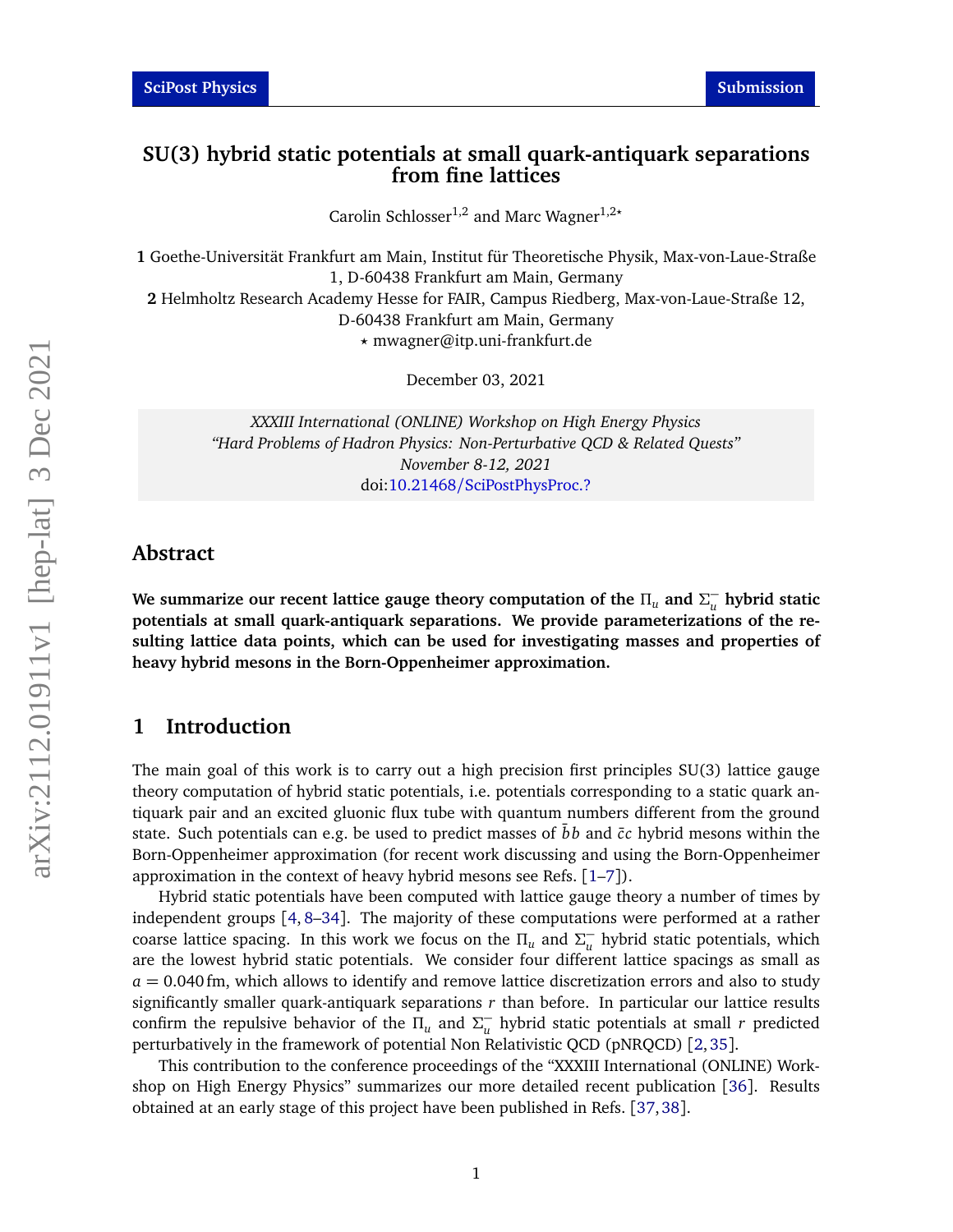### **2 Hybrid static potential trial states and their quantum numbers**

Hybrid static potentials can be characterized by the following quantum numbers:

- Absolute total angular momentum with respect to the quark-antiquark separation axis (e.g. the *z* axis):  $\Lambda = 0, 1, 2, \ldots \equiv \Sigma, \Pi, \Delta, \ldots$
- Parity combined with charge conjugation:  $\eta = +, = g, u$ .
- Reflection along an axis perpendicular to the quark-antiquark separation axis (e.g. the *x* axis):  $\epsilon = +,-$ .

For *Λ* ≥ 1 static potentials are degenerate with respect to *ε*. Thus, it is common to quote quantum numbers  $\Lambda_{\eta}^{\epsilon}$  for  $\Lambda = \Sigma$  and quantum numbers  $\Lambda_{\eta}$  for  $\Lambda = \Pi, \Delta, \dots$  The ordinary static potential has quantum numbers  $\Lambda^{\epsilon}_\eta=\Sigma^+_g$  and is denoted as  $V_{\Sigma^+_g}(r).$  In this work we focus on the two lowest hybrid static potentials, which have quantum numbers  $\Lambda^{\epsilon}_{\eta} = \Pi_{u}$ ,  $\Sigma_{u}^{-}$  $_{u}^{-}$  and are denoted as  $V_{\Pi_u}(r)$ and  $V_{\Sigma_{u}^-}(r)$ .

To determine (hybrid) static potentials *VΛ<sup>ε</sup> η* (*r*) using lattice gauge theory, one has to compute temporal correlation functions

<span id="page-1-0"></span>
$$
W_{S,S';\Lambda_{\eta}^{\epsilon}}(r,t) = \langle \Psi_{\text{hybrid}}(t)|_{S;\Lambda_{\eta}^{\epsilon}} |\Psi_{\text{hybrid}}(0)\rangle_{S';\Lambda_{\eta}^{\epsilon}} \sim_{t \to \infty} \exp\left(-V_{\Lambda_{\eta}^{\epsilon}}(r)t\right)
$$
(1)

of suitably designed trial states |*Ψ*hybrid〉*S*;*Λ<sup>ε</sup> η* . From the asymptotic behavior for large *t* one can extract *VΛ<sup>ε</sup> η* (*r*). We use trial states

$$
|\Psi_{\text{hybrid}}\rangle_{S;\Lambda_{\eta}^{\epsilon}} = \bar{Q}(-r/2)a_{S;\Lambda_{\eta}^{\epsilon}}(-r/2, +r/2)Q(+r/2)|\Omega\rangle
$$
\n(2)

with static quark operators  $\overline{Q}(-r/2)$  and  $Q(+r/2)$  and gluonic parallel transporters

$$
a_{S;\Lambda_{\eta}^{\epsilon}}(-r/2, +r/2) =
$$
  
=  $\frac{1}{4} \sum_{k=0}^{3} \exp\left(\frac{i\pi \Lambda k}{2}\right) R\left(\frac{\pi k}{2}\right) \left(U(-r/2, r_1) \left(S(r_1, r_2) + \epsilon S_{\mathcal{P}_x}(r_1, r_2)\right) U(r_2, +r/2) + U(-r/2, -r_2) \left(\eta S_{\mathcal{P}\circ\mathcal{C}}(-r_2, -r_1) + \eta \epsilon S_{(\mathcal{P}\circ\mathcal{C})\mathcal{P}_x}(-r_2, -r_1)\right) U(-r_1, +r/2)$  (3)

generating quantum numbers  $Λ<sup>ε</sup><sub>η</sub>$  (for a detailed discussion we refer to Ref. [[4](#page-6-2)]). On the lattice these gluonic parallel transporters are products of gauge links. To optimize *aS*;*Λ<sup>ε</sup> η* (−*r/*2,+*r/*2), we have explored a large number of shapes and variations of their extents (see again Ref. [[4](#page-6-2)]). For the computation of the  $\Pi_u$  and  $\Sigma_u^$ *u* hybrid static potentials we used those two operators with the largest ground state overlap ( $S_{III,1}$  and  $S_{IV,2}$  in Table 3 and Table 5 of Ref. [[4](#page-6-2)].

### **3 Lattice gauge theory computation of the ordinary static potential** and the  $\Pi_u$  and  $\Sigma_u^$ *u* **hybrid static potentials**

We carried out computations of the ordinary (i.e.  $\Sigma_g^+$ ) static potential and the  $\Pi_u$  and  $\Sigma_u^$ *u* hybrid static potentials on four ensembles (denoted as *A*, *B*, *C* and *D*) with lattice spacings *a* ranging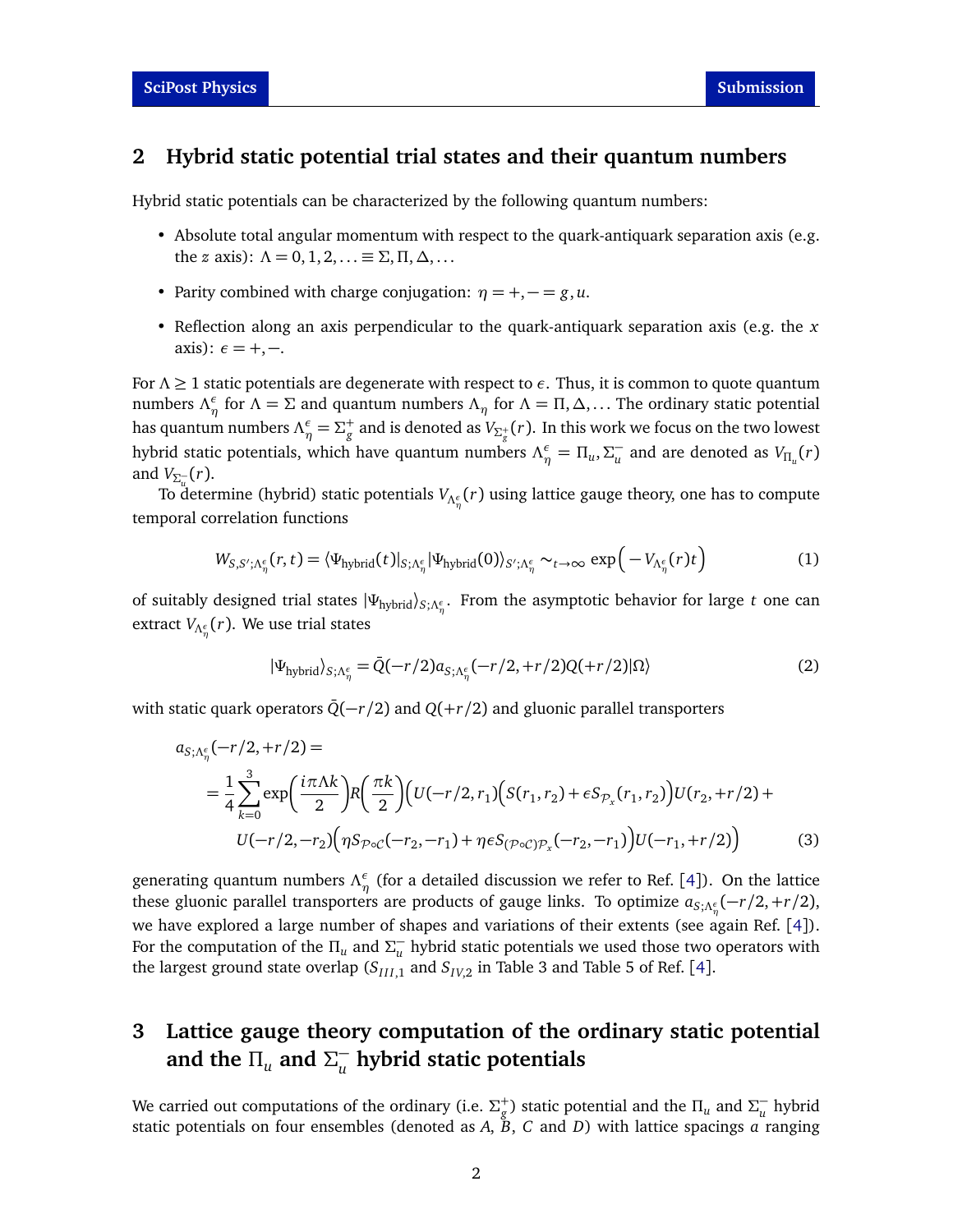<span id="page-2-0"></span>

| ensemble         | ß     | a in fm | $(L/a)^3 \times T/a$ |
|------------------|-------|---------|----------------------|
| A                | 6.000 | 0.093   | $12^3 \times 26$     |
| B                | 6.284 | 0.060   | $20^3 \times 40$     |
| C                | 6.451 | 0.048   | $26^3 \times 50$     |
| D                | 6.594 | 0.040   | $30^3 \times 60$     |
| $\triangle$ HYP2 | 6.000 | 0.093   | $24^3 \times 48$     |

Table 1: Gauge link ensembles used in this work (physical units are introduced by setting  $r_0 = 0.5$  fm).

from  $a = 0.093$  fm down to 0.040 fm (see Table [1\)](#page-2-0). We used unsmeared temporal links, i.e. the standard Eichten-Hill static action, and APE smeared spatial links to maximize the ground state overlaps of the trial states discussed in the previous section. To reduce statistical errors, we employed a multilevel algorithm [[39](#page-8-5)]. Moreover, we reuse the lattice data from our previous work [[4](#page-6-2)] obtained at lattice spacing  $a = 0.093$  fm with the HYP2 static action (the corresponding ensemble is denoted as *A* HYP2).

In that way we get a fine spatial resolution of the potentials. Because of the rather small lattice spacings of ensemble *C* and ensemble *D*, we are also able to access significantly smaller quarkantiquark separations than before (in lattice gauge theory one should only use lattice data points with *r <sup>&</sup>gt;* ∼ 2 *a*, to avoid sizable discretization errors). Moreover, using five ensembles we are able to quantify and eliminate discretization errors.

We note that static potentials computed via correlation functions [\(1\)](#page-1-0) have self energies, which depend both on the lattice spacing and the static quark action and diverge in the limit  $a \rightarrow 0$ . These self energies need to be subtracted, before all our lattice data points can be shown together in a meaningful plot. This is done by suitable fits and discussed in section [4.](#page-3-0)

We investigated and excluded the following types of systematic errors:

#### • **Errors due to topological freezing:**

Since Monte Carlo algorithms have difficulties changing the topological charge *Q* for lattice spacings *a <sup>&</sup>lt;* <sup>∼</sup> 0.05 fm [[40](#page-8-6)], Monte Carlo histories of *Q* need to be checked, in particular for ensembles *C* and *D*. We found that autocorrelation times of *Q* are quite large for these two ensembles. We carried out very long simulations to guarantee that there is a sufficiently large number of changes in *Q* such that the ensembles form representative sets of gauge link configurations distributed according to  $e^{-S}$ .

#### • **Finite volume corrections:**

A finite spatial volume leads to a negative energy shift, because of virtual glueballs traveling around the far side of the periodic volume  $[41]$  $[41]$  $[41]$ . For very small volumes one expects positive energy shifts, because of squeezed wave functions [[42](#page-8-8)], in particular for hybrid static potentials, where the flux tubes are quite extended [[33,](#page-8-9)[43](#page-8-10)]. We studied the volume dependence of the  $\Sigma_g^+$ ,  $\Pi_u$  and  $\Sigma_u^ _{u}^{-}$  static potentials in detail and found that both types of effects are negligible for spatial extent *L <sup>&</sup>gt;* ∼ 1.2 fm, a condition fulfilled for all five ensembles we used (see Table [1\)](#page-2-0).

#### • **Glueball decays:**

At small  $r$  hybrid flux tubes can decay into  $\Sigma_g^+$  flux tubes and glueballs. In Ref. [[36](#page-8-2)] we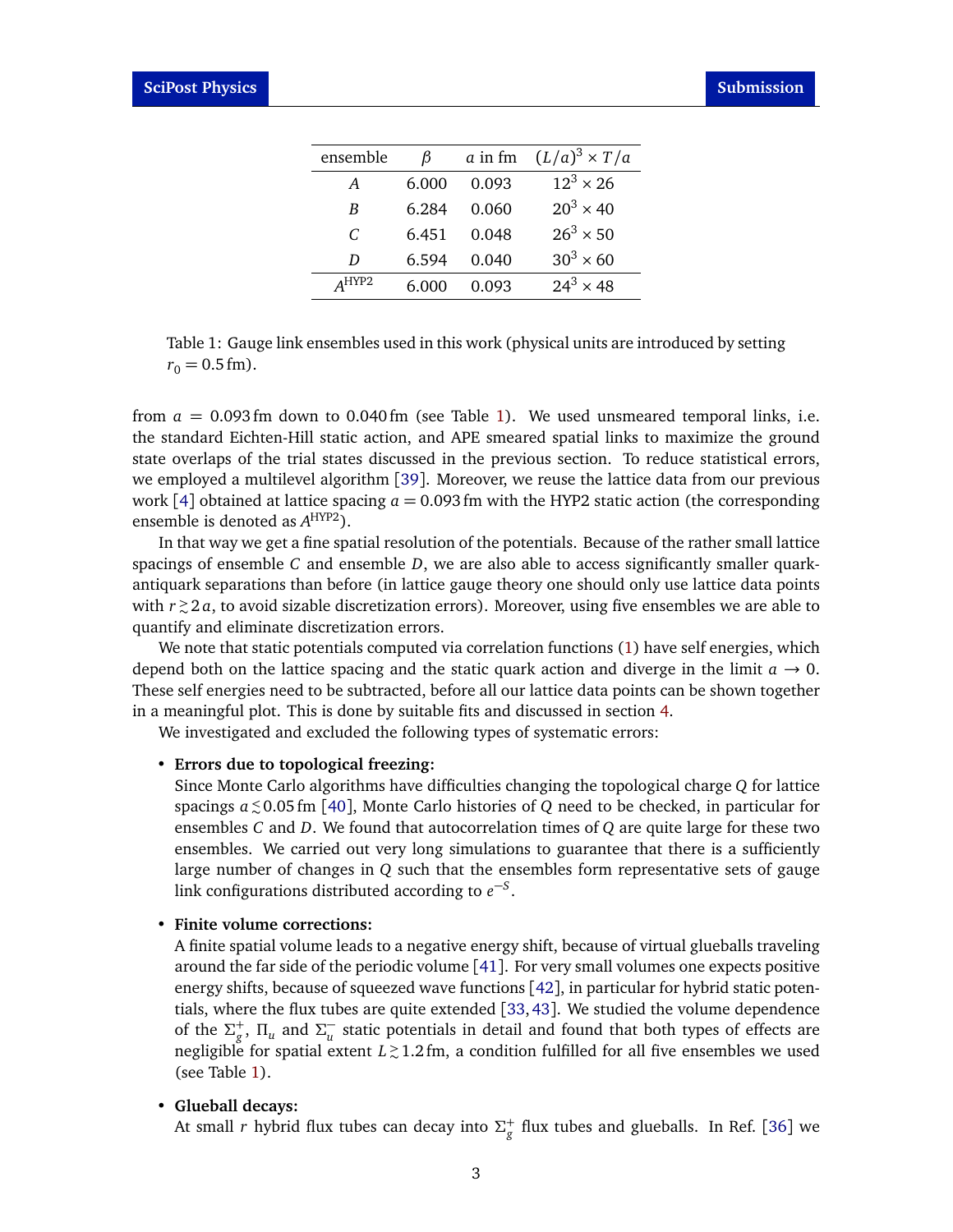showed analytically that the  $\Sigma_u^ _{u}^{-}$  flux tube is protected by symmetries from decays into a 0<sup>++</sup> glueball. For the  $\Pi_u$  flux tube decays into a  $0^{++}$  glueball are possible for  $r \, {\lesssim} \, 0.11\, \text{fm}$ . Numerically, however, we observed no indication that  $V_{\Pi_u}^e(r)$  is contaminated by such decays. Since the  $\Pi_u$  and  $\Sigma_u^$ *u* potentials approach each other for small *r*, glueball decays seem to have a negligible effect on  $V_{\Pi_u}^e(r).$ 

For a more detailed discussion on the exclusion of systematic errors we refer to our recent publication [[36](#page-8-2)].

### <span id="page-3-0"></span>**4 Parameterization of the ordinary static potential and the** *Π<sup>u</sup>* **and** *Σ* − *u* **hybrid static potentials**

In a preparatory step we determined a parameterization  $V_{\Sigma^+_g}(r)$  of the lattice data points for the ordinary static potential. This is important, because we obtained the ensemble dependent self energies rather precisely and we were able to estimate lattice discretization errors at tree-level of perturbation theory. This information will be used below to determine parameterizations for the *Π<sup>u</sup>* and *Σ* −  $_u^-$  hybrid static potentials. Moreover,  $V_{\Sigma^+_{g}}(r)$  is useful to set the energy scale, when interpreting the static quarks as either *b* quarks or *c* quarks. To do this one can compute the quarkonium ground state  $\eta_b(1S) \equiv \Upsilon(1S)$  or  $\eta_c(1S) \equiv J/\Psi(1S)$  in the Born-Oppenheimer approximation and identify the result with the corresponding experimental result.

We carried out an 8-parameter fit of the ansatz

<span id="page-3-1"></span>
$$
V_{\Sigma_{g}^{+}}^{\text{fit},e}(r) = V_{\Sigma_{g}^{+}}(r) + C^{e} + \Delta V_{\Sigma_{g}^{+}}^{\text{lat},e}(r)
$$
\n(4)

$$
V_{\Sigma_{g}^{+}}(r) = -\frac{\alpha}{r} + \sigma r \tag{5}
$$

$$
\Delta V_{\Sigma_{g}^{+}}^{\mathrm{lat},e}(r) = \alpha' \left( \frac{1}{r} - \frac{G^{e}(r/a)}{a} \right)
$$
\n(6)

to the  $\Sigma_g^+$  data points from all five ensembles with  $r \ge 0.2$  fm.  $V_{\Sigma_g^+}(r)$  is the Cornell ansatz, which provides an accurate description of the ordinary static potential for  $r \gtrsim 0.2\,\text{fm}$  (see e.g. Ref. [[44](#page-8-11)]).  $C^e$  denote the *a*-dependent self energies.  $G^e(r/a)/a$  is proportional to the ordinary static potential at tree-level of lattice perturbation theory, i.e. it is the lattice counterpart of 1*/r* in the continuum. Thus,  $\Delta V_{\Sigma^+}^{\text{lat},e}$ *Σ*+ *g* (*r*) represent lattice discretization errors at tree-level of perturbation theory.

The resulting fit parameters allow to define data points, with the self-energy subtracted and discretization errors removed,

<span id="page-3-2"></span>
$$
\tilde{V}_{\Sigma_{g}^{+}}^{e}(r) = V_{\Sigma_{g}^{+}}^{e}(r) - C^{e} - \Delta V_{\Sigma_{g}^{+}}^{\text{lat},e}(r). \tag{7}
$$

These improved lattice data points together with the parameterization [\(4\)](#page-3-1) are shown in Figure [1.](#page-4-0) Similarly, we carried out a 10-parameter fit

<span id="page-3-3"></span>
$$
V_{\Lambda_{\eta}^{\epsilon}}^{\text{fit}, e}(r) = V_{\Lambda_{\eta}^{\epsilon}}(r) + C^{\epsilon} + \Delta V_{\text{hybrid}}^{\text{lat}, e}(r) + A_{2, \Lambda_{\eta}^{\epsilon}}^{\prime e} a^2 \quad , \quad \Lambda_{\eta}^{\epsilon} = \Pi_u, \Sigma_u^- \tag{8}
$$

$$
V_{\Pi_u}(r) = \frac{A_1}{r} + A_2 + A_3 r^2 \quad , \quad V_{\Sigma_u}(r) = \frac{A_1}{r} + A_2 + A_3 r^2 + \frac{B_1 r^2}{1 + B_2 r + B_3 r^2} \tag{9}
$$

$$
\Delta V_{\text{hybrid}}^{\text{lat},e}(r) = -\frac{1}{8} \Delta V_{\Sigma_{g}^{+}}^{\text{lat},e}(r). \tag{10}
$$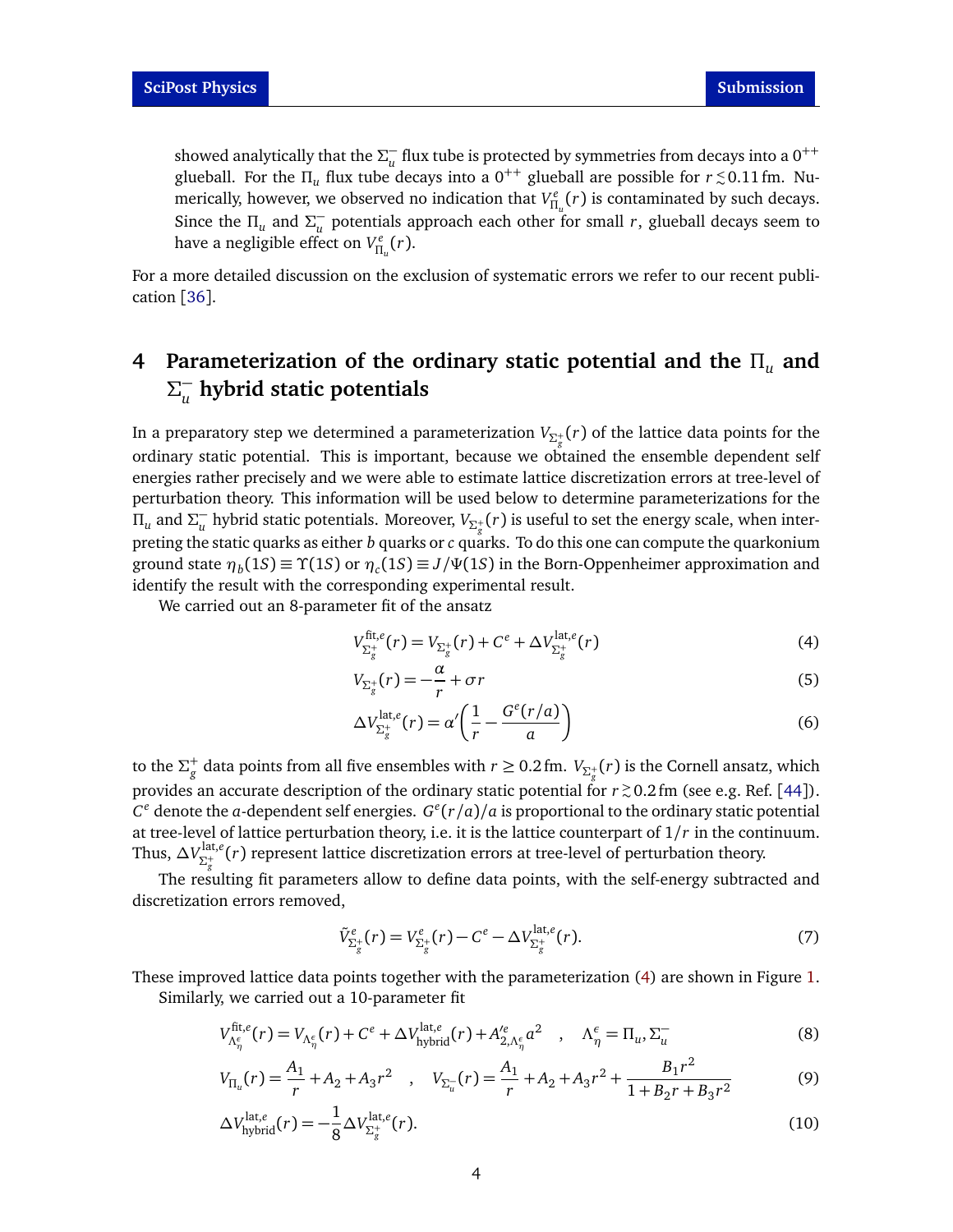<span id="page-4-0"></span>

Figure 1: Improved lattice data points [\(7\)](#page-3-2) and [\(11\)](#page-5-0) together with the parameterizations [\(5\)](#page-3-1) and [\(9\)](#page-3-3) for the ordinary static potential and the  $\Pi_u$  and  $\Sigma_u^$ *u* hybrid static potentials.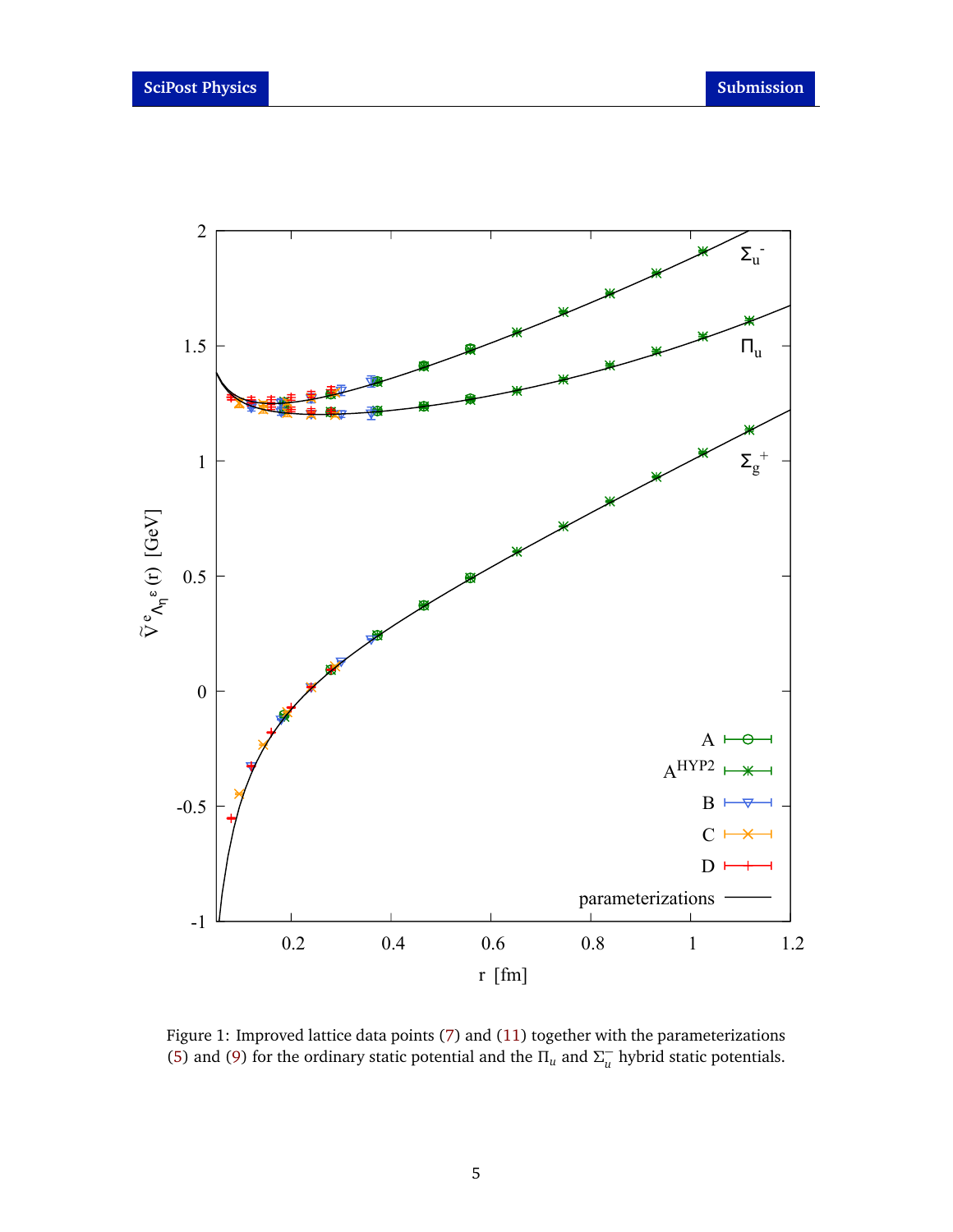to the  $\Pi_u$  and  $\Sigma_u^ \frac{1}{u}$  data points from all five ensembles with  $r \geq 2a$ .  $V_{\Pi_u}(r)$  and  $V_{\Sigma_u^-}(r)$  are parameterizations of the  $\Pi_u$  and  $\Sigma_u^ _u^-$  hybrid static potentials consistent with and motivated by the pNRQCD prediction at small *r* [[2,](#page-6-4)[35](#page-8-1)]. As before,  $C^e$  denote the *a*-dependent self energies and  $\Delta V_{\rm hybrid}^{\rm lat,e}(r)$ lattice discretization errors at tree-level of perturbation theory. Moreover,  $A'^e_{2,\Lambda^e_\eta}a^2$  represent the leading order lattice discretization errors in the difference to the ordinary static potential, which turned out to be sizable.

In analogy to Eq. [\(7\)](#page-3-2), the resulting fit parameters allow to define data points, with the selfenergy subtracted and discretization errors removed,

<span id="page-5-0"></span>
$$
\tilde{V}_{\Lambda_{\eta}^{\epsilon}}^{e}(r) = V_{\Lambda_{\eta}^{\epsilon}}^{e}(r) - C^e - \Delta V_{\text{hybrid}}^{\text{lat},e}(r) - A_{2,\Lambda_{\eta}^{\epsilon}}^{e} a^2.
$$
\n(11)

These improved lattice data points together with the parameterizations [\(9\)](#page-3-3) are shown in Figure [1.](#page-4-0)

## **5 Summary and conclusions**

We used lattice gauge theory to compute the *Π<sup>u</sup>* and *Σ* −  $_u^-$  hybrid static potentials at four different lattice spacings, where the smallest lattice spacing  $a = 0.040$  fm is significantly smaller than lattice spacings used in the majority of existing computations. This allows us to provide lattice data points for quark-antiquark separations as small as 0.08 fm. By carrying out suitable fits we subtracted the ensemble dependent self energies and removed lattice discretization errors to a large extent. Moreover, various systematic errors were checked and excluded.

The resulting parameterizations [\(5\)](#page-3-1) and [\(9\)](#page-3-3) differ from those obtained in our earlier work [[4](#page-6-2)], where only one ensemble with rather coarse lattice spacing was available. A simple single channel Born-Oppenheimer prediction of heavy hybrid meson masses led to discrepancies between 10MeV and 45MeV (see Ref. [[36](#page-8-2)]). Thus, it is expected that the high quality lattice data discussed in this work or, equivalently, the resulting parameterizations [\(5\)](#page-3-1) and [\(9\)](#page-3-3) will lead to a significant gain in precision, when used in recently developed more sophisticated Born-Oppenheimer approaches, which include coupled channels and heavy spin corrections [[2,](#page-6-4) [3,](#page-6-5) [5,](#page-6-6) [6](#page-6-7)].

We note that the bare lattice data points, the improved lattice data points [\(7\)](#page-3-2) and [\(11\)](#page-5-0) and the parameterizations [\(5\)](#page-3-1) and [\(9\)](#page-3-3) are provided in detail in Ref. [[36](#page-8-2)].

# **Acknowledgements**

M.W. thanks the organizers of the "XXXIII International (ONLINE) Workshop on High Energy Physics" for the invitation and possibility to give a talk.

We thank Christian Reisinger for providing his multilevel code. We acknowledge interesting and useful discussions with Eric Braaten, Nora Brambilla, Francesco Knechtli, Colin Morningstar, Lasse Müller, Christian Reisinger and Joan Soto.

M.W. acknowledges support by the Heisenberg Programme of the Deutsche Forschungsgemeinschaft (DFG, German Research Foundation) – project number 399217702.

Calculations on the GOETHE-HLR and on the on the FUCHS-CSC high-performance computers of the Frankfurt University were conducted for this research. We would like to thank HPC-Hessen, funded by the State Ministry of Higher Education, Research and the Arts, for programming advice.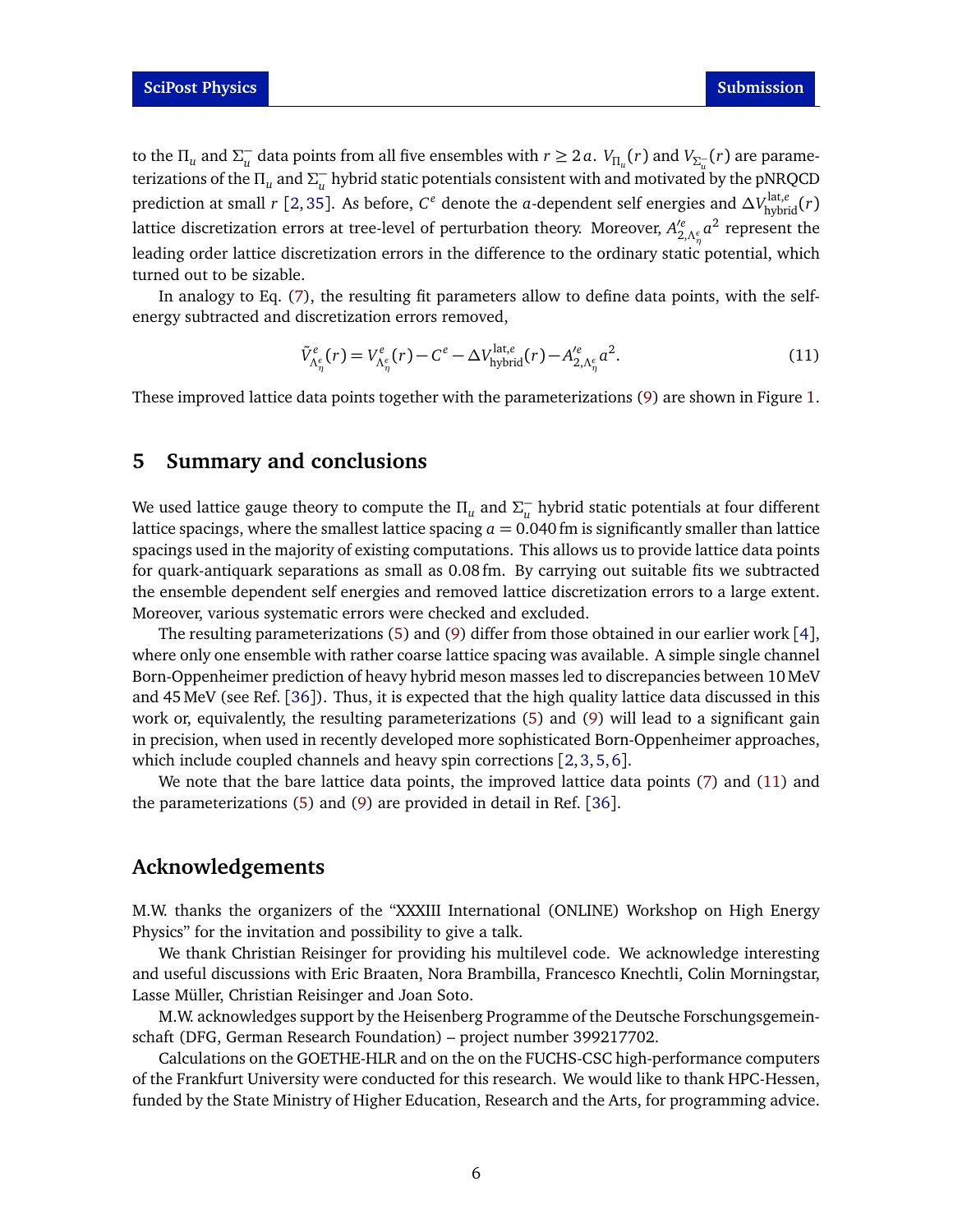## **References**

- <span id="page-6-0"></span>[1] E. Braaten, C. Langmack and D. H. Smith, *Born-Oppenheimer Approximation for the XYZ Mesons*, Phys. Rev. D **90**(1), 014044 (2014), doi:10.1103/[PhysRevD.90.014044,](https://doi.org/10.1103/PhysRevD.90.014044) <1402.0438>.
- <span id="page-6-4"></span>[2] M. Berwein, N. Brambilla, J. Tarrús Castellà and A. Vairo, *Quarkonium Hybrids with Nonrelativistic Effective Field Theories*, Phys. Rev. D **92**(11), 114019 (2015), doi:10.1103/[PhysRevD.92.114019,](https://doi.org/10.1103/PhysRevD.92.114019) <1510.04299>.
- <span id="page-6-5"></span>[3] R. Oncala and J. Soto, *Heavy Quarkonium Hybrids: Spectrum, Decay and Mixing*, Phys. Rev. **D96**(1), 014004 (2017), doi:10.1103/[PhysRevD.96.014004,](https://doi.org/10.1103/PhysRevD.96.014004) <1702.03900>.
- <span id="page-6-2"></span>[4] S. Capitani, O. Philipsen, C. Reisinger, C. Riehl and M. Wagner, *Precision computation of hybrid static potentials in SU(3) lattice gauge theory*, Phys. Rev. D **99**(3), 034502 (2019), doi:10.1103/[PhysRevD.99.034502,](https://doi.org/10.1103/PhysRevD.99.034502) <1811.11046>.
- <span id="page-6-6"></span>[5] N. Brambilla, W. K. Lai, J. Segovia, J. Tarrús Castellà and A. Vairo, *Spin structure of heavyquark hybrids*, Phys. Rev. D **99**(1), 014017 (2019), doi:10.1103/[PhysRevD.99.014017,](https://doi.org/10.1103/PhysRevD.99.014017) [Erratum: Phys.Rev.D 101, 099902 (2020)], <1805.07713>.
- <span id="page-6-7"></span>[6] N. Brambilla, W. K. Lai, J. Segovia and J. Tarrús Castellà, *QCD spin effects in the heavy hybrid potentials and spectra*, Phys. Rev. D **101**(5), 054040 (2020), doi:10.1103/[PhysRevD.101.054040,](https://doi.org/10.1103/PhysRevD.101.054040) <1908.11699>.
- <span id="page-6-1"></span>[7] N. Brambilla, *Effective Field Theories and Lattice QCD for the X Y Z frontier*, In *38th International Symposium on Lattice Field Theory* (2021), <2111.10788>.
- <span id="page-6-3"></span>[8] L. A. Griffiths, C. Michael and P. E. L. Rakow, *Mesons With Excited Glue*, Phys. Lett. B **129**, 351 (1983), doi:10.1016/[0370-2693\(83\)90680-9.](https://doi.org/10.1016/0370-2693(83)90680-9)
- [9] N. A. Campbell, L. A. Griffiths, C. Michael and P. E. L. Rakow, *Mesons with excited glue from SU(3) lattice gauge theory*, Phys. Lett. B **142**, 291 (1984), doi[:10.1016](https://doi.org/10.1016/0370-2693(84)91200-0)/0370- [2693\(84\)91200-0.](https://doi.org/10.1016/0370-2693(84)91200-0)
- [10] N. A. Campbell, A. Huntley and C. Michael, *Heavy Quark Potentials and Hybrid Mesons From SU(3) Lattice Gauge Theory*, Nucl. Phys. B **306**, 51 (1988), doi[:10.1016](https://doi.org/10.1016/0550-3213(88)90170-8)/0550- [3213\(88\)90170-8.](https://doi.org/10.1016/0550-3213(88)90170-8)
- [11] S. Perantonis, A. Huntley and C. Michael, *Static potentials from pure SU(2) lattice gauge theory*, Nuclear Physics **326**, 544 (1989).
- [12] C. Michael and S. J. Perantonis, *Potentials and glueballs at large beta in SU(2) pure gauge theory*, J. Phys. G **18**, 1725 (1992), doi:10.1088/[0954-3899](https://doi.org/10.1088/0954-3899/18/11/005)/18/11/005.
- [13] S. Perantonis and C. Michael, *Static potentials and hybrid mesons from pure SU(3) lattice gauge theory*, Nucl. Phys. B **347**, 854 (1990), doi:10.1016/[0550-3213\(90\)90386-R.](https://doi.org/10.1016/0550-3213(90)90386-R)
- [14] K. Juge, J. Kuti and C. Morningstar, *Gluon excitations of the static quark potential and the hybrid quarkonium spectrum*, Nucl. Phys. B Proc. Suppl. **63**, 326 (1998), doi[:10.1016](https://doi.org/10.1016/S0920-5632(97)00759-7)/S0920- [5632\(97\)00759-7,](https://doi.org/10.1016/S0920-5632(97)00759-7) <hep-lat/9709131>.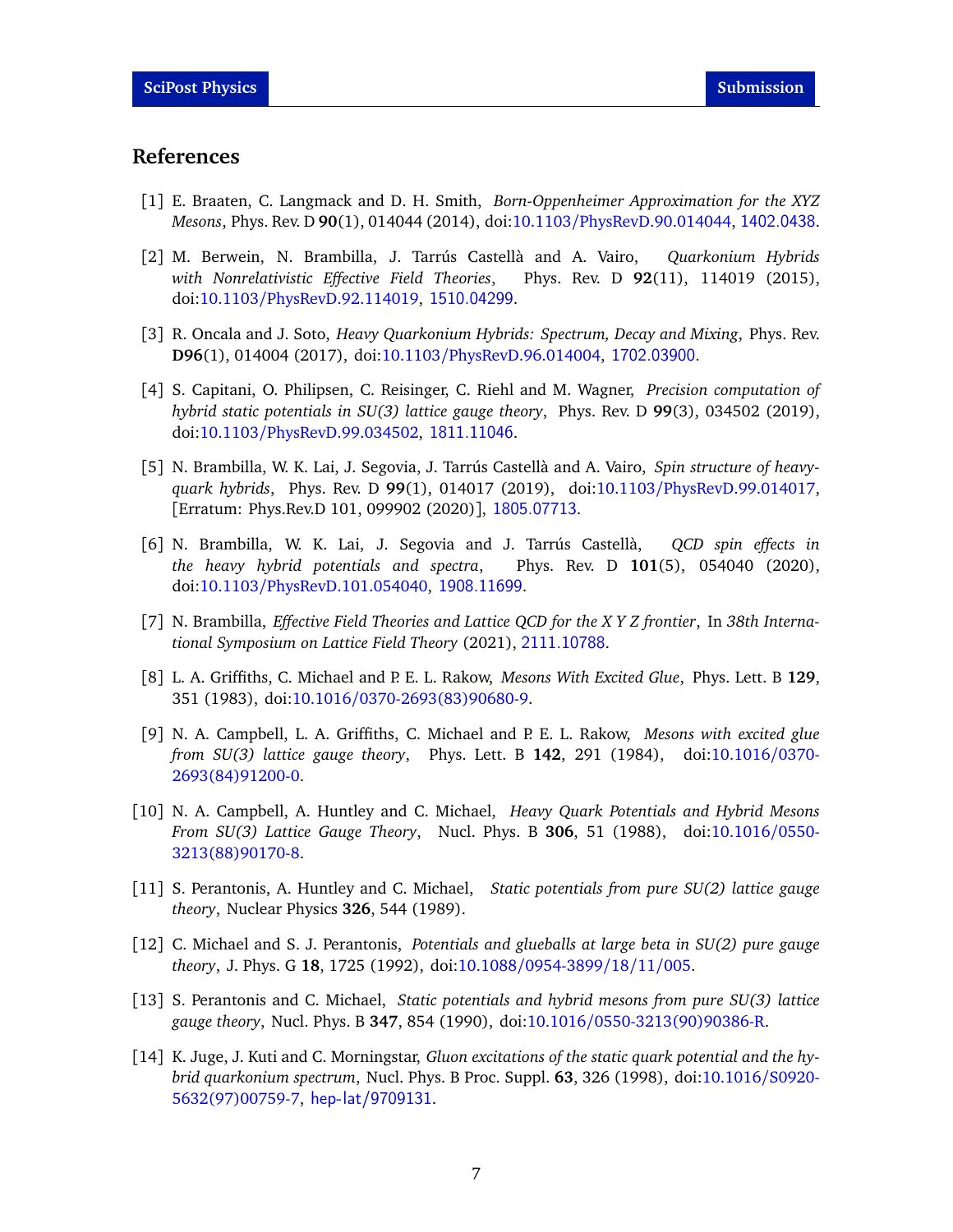- [15] M. J. Peardon, *Coarse lattice results for glueballs and hybrids*, Nucl. Phys. B Proc. Suppl. **63**, 22 (1998), doi:10.1016/[S0920-5632\(97\)00692-0,](https://doi.org/10.1016/S0920-5632(97)00692-0) <hep-lat/9710029>.
- [16] K. J. Juge, J. Kuti and C. J. Morningstar, *A Study of hybrid quarkonium using lattice QCD*, AIP Conf. Proc. **432**(1), 136 (1998), doi[:10.1063](https://doi.org/10.1063/1.56000)/1.56000, <hep-ph/9711451>.
- [17] C. Morningstar, K. J. Juge and J. Kuti, *Gluon excitations of the static quark potential*, pp. 179–182 (1998), <hep-lat/9809015>.
- [18] C. Michael, *Hadronic spectroscopy from the lattice: Glueballs and hybrid mesons*, Nucl. Phys. A **655**, 12 (1999), doi:10.1016/[S0375-9474\(99\)00230-4,](https://doi.org/10.1016/S0375-9474(99)00230-4) <hep-ph/9810415>.
- [19] C. Michael, *Quarkonia and hybrids from the lattice*, PoS **hf8**, 001 (1999), doi:10.22323/[1.003.0001,](https://doi.org/10.22323/1.003.0001) <hep-ph/9911219>.
- [20] K. Juge, J. Kuti and C. Morningstar, *Ab initio study of hybrid anti-b g b mesons*, Phys. Rev. Lett. **82**, 4400 (1999), doi:10.1103/[PhysRevLett.82.4400,](https://doi.org/10.1103/PhysRevLett.82.4400) <hep-ph/9902336>.
- [21] K. J. Juge, J. Kuti and C. J. Morningstar, *The Heavy hybrid spectrum from NRQCD and the Born-Oppenheimer approximation*, Nucl. Phys. Proc. Suppl. **83**, 304 (2000), doi[:10.1016](https://doi.org/10.1016/S0920-5632(00)91655-4)/S0920- [5632\(00\)91655-4,](https://doi.org/10.1016/S0920-5632(00)91655-4) <hep-lat/9909165>.
- [22] G. S. Bali, B. Bolder, N. Eicker, T. Lippert, B. Orth, P. Ueberholz, K. Schilling and T. Struckmann, *Static potentials and glueball masses from QCD simulations with Wilson sea quarks*, Phys. Rev. D **62**, 054503 (2000), doi:10.1103/[PhysRevD.62.054503,](https://doi.org/10.1103/PhysRevD.62.054503) <hep-lat/0003012>.
- [23] C. Morningstar, *Gluonic excitations in lattice QCD: A Brief survey*, AIP Conf. Proc. **619**(1), 231 (2002), doi:10.1063/[1.1482452,](https://doi.org/10.1063/1.1482452) <nucl-th/0110074>.
- [24] K. J. Juge, J. Kuti and C. Morningstar, *Fine structure of the QCD string spectrum*, Phys. Rev. Lett. **90**, 161601 (2003), doi:10.1103/[PhysRevLett.90.161601,](https://doi.org/10.1103/PhysRevLett.90.161601) <hep-lat/0207004>.
- [25] K. J. Juge, J. Kuti and C. Morningstar, *The Heavy quark hybrid meson spectrum in lattice QCD*, AIP Conf. Proc. **688**(1), 193 (2003), doi:10.1063/[1.1632206,](https://doi.org/10.1063/1.1632206) <nucl-th/0307116>.
- [26] C. Michael, *Exotics*, Int. Rev. Nucl. Phys. **9**, 103 (2004), doi:10.1142/[9789812701381\\_0002,](https://doi.org/10.1142/9789812701381_0002) <hep-lat/0302001>.
- [27] C. Michael, *Hybrid mesons from the lattice* (2003), <hep-ph/0308293>.
- [28] G. S. Bali and A. Pineda, *QCD phenomenology of static sources and gluonic excitations at short distances*, Phys. Rev. D **69**, 094001 (2004), doi:10.1103/[PhysRevD.69.094001,](https://doi.org/10.1103/PhysRevD.69.094001) [hep-ph/](hep-ph/0310130) [0310130](hep-ph/0310130).
- [29] K. J. Juge, J. Kuti and C. Morningstar, *Excitations of the static quark anti-quark system in several gauge theories*, doi:10.1142/[9789812702845\\_0017](https://doi.org/10.1142/9789812702845_0017) (2003), <hep-lat/0312019>.
- [30] P. Wolf and M. Wagner, *Lattice study of hybrid static potentials*, J. Phys. Conf. Ser. **599**(1), 012005 (2015), doi:10.1088/[1742-6596](https://doi.org/10.1088/1742-6596/599/1/012005)/599/1/012005, <1410.7578>.
- [31] C. Reisinger, S. Capitani, O. Philipsen and M. Wagner, *Computation of hybrid static potentials in SU(3) lattice gauge theory*, EPJ Web Conf. **175**, 05012 (2018), doi:10.1051/epjconf/[201817505012,](https://doi.org/10.1051/epjconf/201817505012) <1708.05562>.